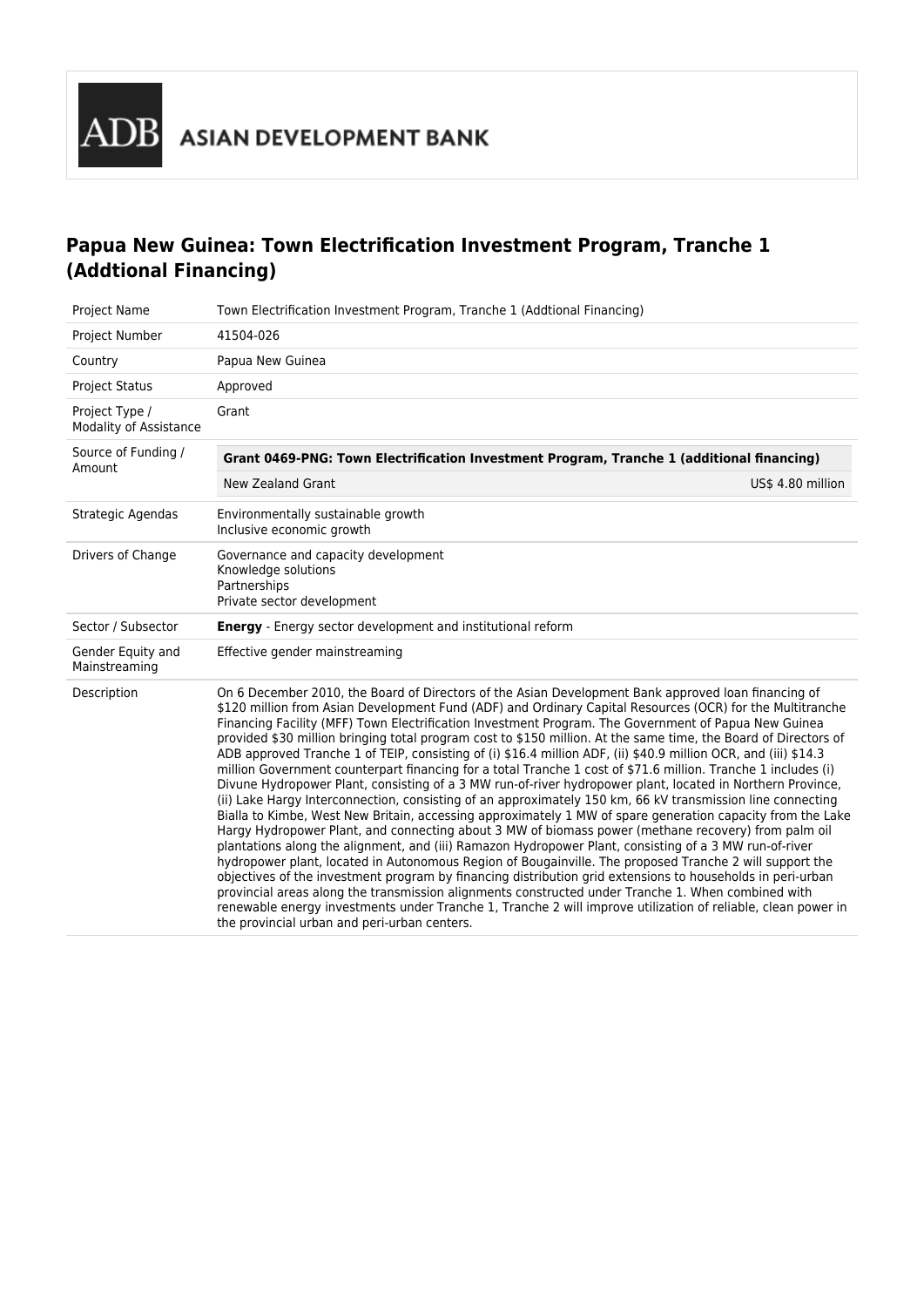| Project Rationale and<br>Linkage to<br>Country/Regional<br>Strategy | The proposed additional financing will complement and scale up Tranche 1 subprojects. At the request of the<br>Government of Papua New Guinea, the Government of New Zealand has agreed to provide a grant not<br>exceeding \$5 million (8.7% of the TEIP Tranche 1 loan amount) to reach more households and deliver<br>greater benefits. The additional financing is integral to implementation of Tranche 1 subprojects;<br>complementarity would be lost if deferred to Tranche 2. The proposed grant will be administered by ADB as<br>part of the overall project implementation. The existing TEIP Tranche 1 Project Management Unit (PMU) will<br>be responsible for project implementation. The proposed additional financing will include (i) extension of the<br>three distribution grids, and (ii) rehabilitation of the Lake Hargy Hydropower Plant. The distribution grid<br>extension will connect an additional 2,500 households in three provinces (i) West New Britain (1,200<br>households), (ii) Northern Province (700 households), and (iii) Autonomous Region of Bougainville (600<br>households). Rehabilitation of the Lake Hargy Hydropower Plant will include minor refurbishment of the<br>power plant control systems and mechanical equipment to increase generation capacity from 600kW to<br>1,500 kW in order increase generation capacity to supply the proposed additional connections. The proposed<br>additional financing will therefore expand the social and economic benefit of TEIP Tranche 1 and scale up the<br>project benefits in new geographical areas to additional beneficiaries. These sites are proposed based on (i)<br>potential to connect the largest number of households to the grid at the least cost, (ii) their technical and<br>economic feasibility, and (iii) the readiness of ADB project processing. Affordability for poor households will<br>be supported through supply of prepayment meters which improve household budget management and<br>avoid issues related to disconnections. The rehabilitation works and distribution extensions will be<br>constructed in parallel with transmission lines as they are constructed in the three provinces under TEIP<br>Tranche 1 financing. The implementing agency (PNG Power Ltd) has been assessed as having sufficient<br>capacity for operation and maintenance of the expanded distribution grid. The proposed additional financing<br>is included as a firm 2015 project in the ADB country partnership strategy, 2015-2020 for PNG, which<br>prioritizes energy as an area of support. The project supports (i) the PNG Development Strategic Plan, 2010<br>-2030, which gives priority to the improvement of power supply, and (ii) Electricity Industry Policy, 2011<br>which prioritizes the need to increase electricity access. The proposed development of the PNG power sector,<br>including extensions of the distribution grid, is detailed in PNG Power Ltd (PPL) 15-year power development<br>plan. |
|---------------------------------------------------------------------|-----------------------------------------------------------------------------------------------------------------------------------------------------------------------------------------------------------------------------------------------------------------------------------------------------------------------------------------------------------------------------------------------------------------------------------------------------------------------------------------------------------------------------------------------------------------------------------------------------------------------------------------------------------------------------------------------------------------------------------------------------------------------------------------------------------------------------------------------------------------------------------------------------------------------------------------------------------------------------------------------------------------------------------------------------------------------------------------------------------------------------------------------------------------------------------------------------------------------------------------------------------------------------------------------------------------------------------------------------------------------------------------------------------------------------------------------------------------------------------------------------------------------------------------------------------------------------------------------------------------------------------------------------------------------------------------------------------------------------------------------------------------------------------------------------------------------------------------------------------------------------------------------------------------------------------------------------------------------------------------------------------------------------------------------------------------------------------------------------------------------------------------------------------------------------------------------------------------------------------------------------------------------------------------------------------------------------------------------------------------------------------------------------------------------------------------------------------------------------------------------------------------------------------------------------------------------------------------------------------------------------------------------------------------------------------------------------------------------------------------------------------------------------------------------------------------------------------------------------------------------------------------------------------------------------------------------------------------------------------------------------------------------------------------|
| Impact                                                              | improved economic condition of the population in the targeted provincial centers.                                                                                                                                                                                                                                                                                                                                                                                                                                                                                                                                                                                                                                                                                                                                                                                                                                                                                                                                                                                                                                                                                                                                                                                                                                                                                                                                                                                                                                                                                                                                                                                                                                                                                                                                                                                                                                                                                                                                                                                                                                                                                                                                                                                                                                                                                                                                                                                                                                                                                                                                                                                                                                                                                                                                                                                                                                                                                                                                                       |

# **Project Outcome**

| Description of Outcome                                              | improved utilization of reliable, clean power to six provincial<br>urban centers.                                                                                                           |
|---------------------------------------------------------------------|---------------------------------------------------------------------------------------------------------------------------------------------------------------------------------------------|
| Progress Toward Outcome                                             |                                                                                                                                                                                             |
| <b>Implementation Progress</b>                                      |                                                                                                                                                                                             |
| Description of Project Outputs                                      | Distribution lines constructed and operated by PPL<br>Lake Hargy Hydropower Plant rehabilitated by PPL<br>Capacity building undertaken for implementing agency and<br>project beneficiaries |
| Status of Implementation Progress (Outputs, Activities, and Issues) |                                                                                                                                                                                             |
| Geographical Location                                               |                                                                                                                                                                                             |
| <b>Safeguard Categories</b>                                         |                                                                                                                                                                                             |

| Environment              |  |
|--------------------------|--|
| Involuntary Resettlement |  |
| Indigenous Peoples       |  |

# **Summary of Environmental and Social Aspects**

| <b>Environmental Aspects</b>                                      |                                                                                                                            |  |
|-------------------------------------------------------------------|----------------------------------------------------------------------------------------------------------------------------|--|
| Involuntary Resettlement                                          |                                                                                                                            |  |
| Indigenous Peoples                                                |                                                                                                                            |  |
| <b>Stakeholder Communication, Participation, and Consultation</b> |                                                                                                                            |  |
| During Project Design                                             | stakeholders including governments, civil socities, donor partners were consulted during the project<br>design stage.      |  |
| During Project Implementation                                     | stakeholders including governments, civil socities, donor partners will be consulted during the project<br>implementation. |  |